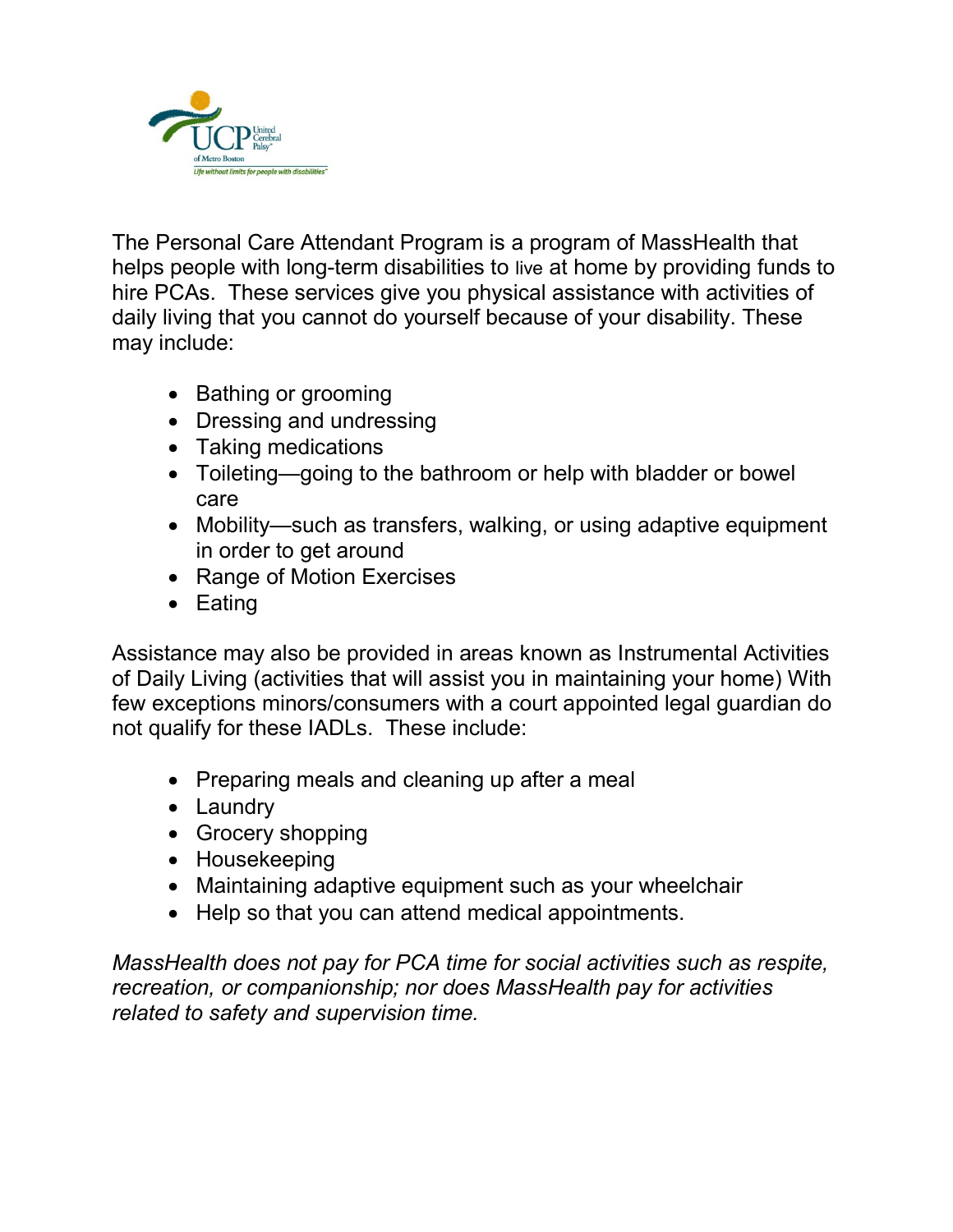

## HOW DO I OBTAIN PCA SERVICES?

- 1. Intake/Assessment—Staff from UCP will determine if you are eligible to apply for the program. In order to make this determination, you will need to provide information about your health insurance, disability, and involvement with other agencies (such as DDS or Massachusetts Commission for the Blind).
- 2. **Orientation**—If it has been determined that you are eligible to apply for the program, you will be provided with information about the program and staff from the agency will assess whether you will be able to manage the program alone or will need a surrogate. They will also provide you and/or your surrogate with orientation and training in how to manage the PCA program as well as your rights and responsibilities as a participant in the PCA program.
- 3. Evaluation—An evaluation team consisting of a nurse and an occupational therapist will meet with you to determine the amount of PCA time you need. The evaluation will take place in your actual or proposed community residence. If you have been hospitalized or institutionalized for an extended period of time, the evaluation can be done in that location. If you will be using a surrogate to assist you in managing your PCA program, he or she will need to be at the evaluation.
- 4. Signing the Evaluation—Once the evaluation is completed, you and/or your surrogate must sign it. The evaluation is then sent to your physician for signature indicating that he or she approves the services and feels that they are appropriate in your situation.
- 5. **Submitting the Evaluation to MassHealth**—the signed evaluation is sent to the Division of Medical Assistance (Medicaid) for approval. Medicaid has 21 days in which to make a decision during which time they may request additional information. During this time, you will continue to meet with staff from UCP to learn more about the program and learn the skills necessary to manage the program once you are approved.